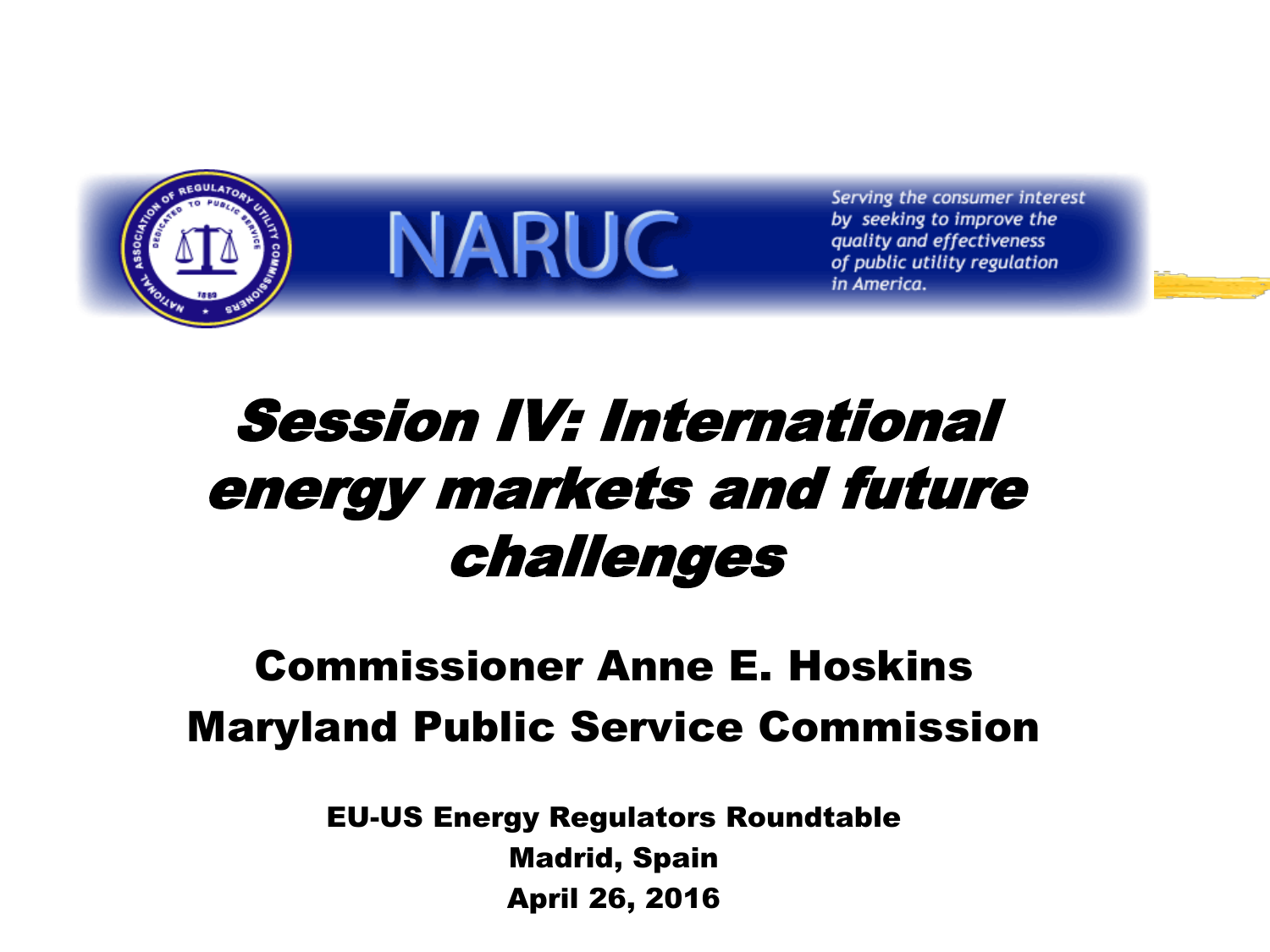

# Regulatory<br>Utility<br>Commissioners Overview

1. Customer-Centric Markets

- 2. Competitive/Innovative Markets Key Elements
	- a. Fair and efficient access to customers
	- b. Clear/enforceable consumer protection rules
	- c. Sufficient capitalization
	- d. Fair rules as compared to default service
- 3. Linkage to other competitive markets
- 4. Access to customer energy usage data
- 5. Incorporating customer-side distributed energy resources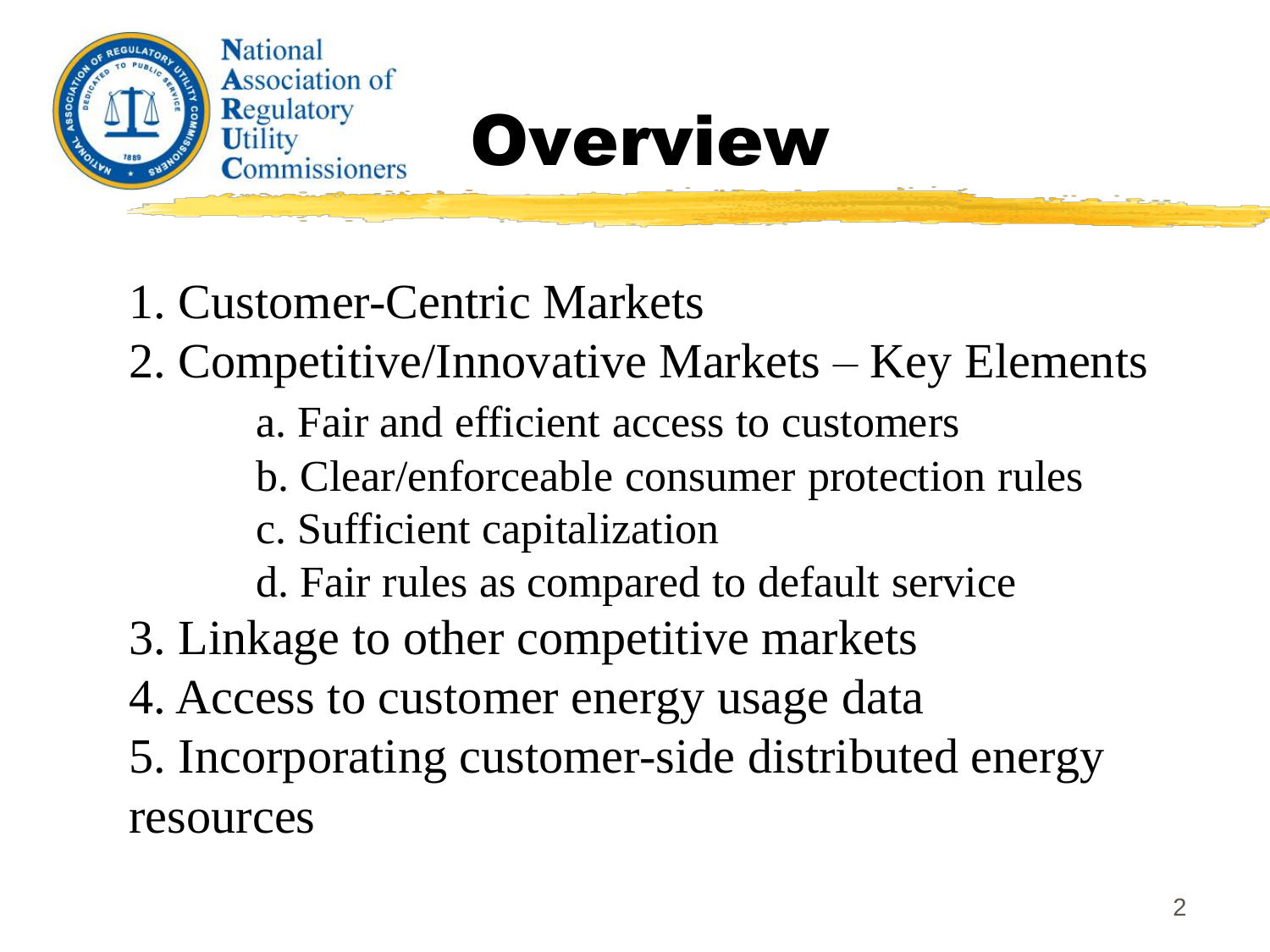# 1. Customer-Centric Markets

**X** Traditionally, the energy industry is not viewed favorably by customers\*

Electric/gas utilities: 34% positive, 38% negative  $\Box$ Oil/gas industry: 22% positive, 61% negative

 $\frac{1}{26}$ Growing and popular companies – like Apple, Twitter, and Uber – focus on customer choice

\*Results from a 2012 Gallup survey taken in USA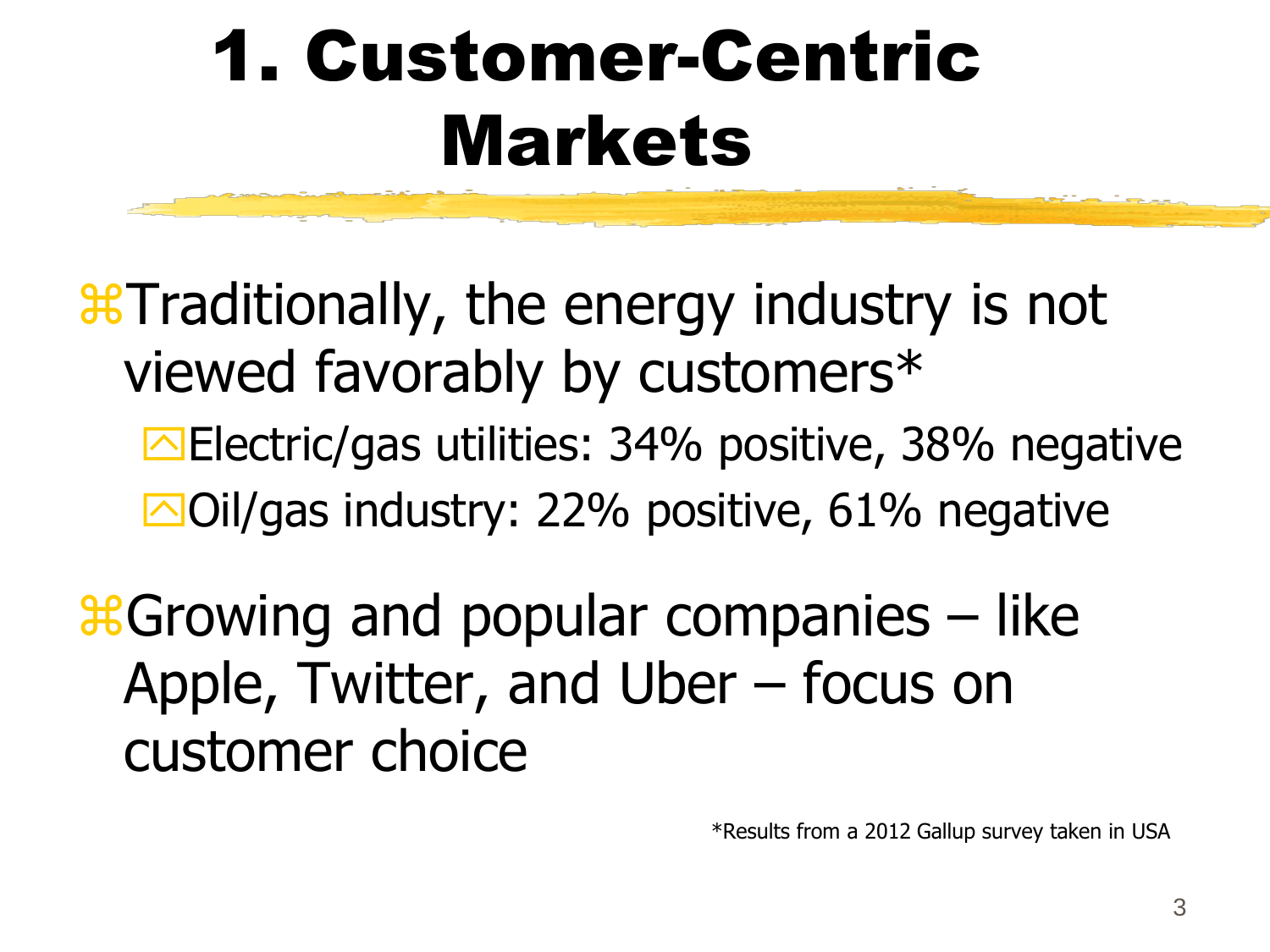# 2. Competitive/Innovative Markets

 $\text{Ha}$ . Fair and efficient access to customers

- b. Clear and enforceable consumer protection rules
- **HC.** Sufficient capitalization

**Heta**. Fair rules as compared to default service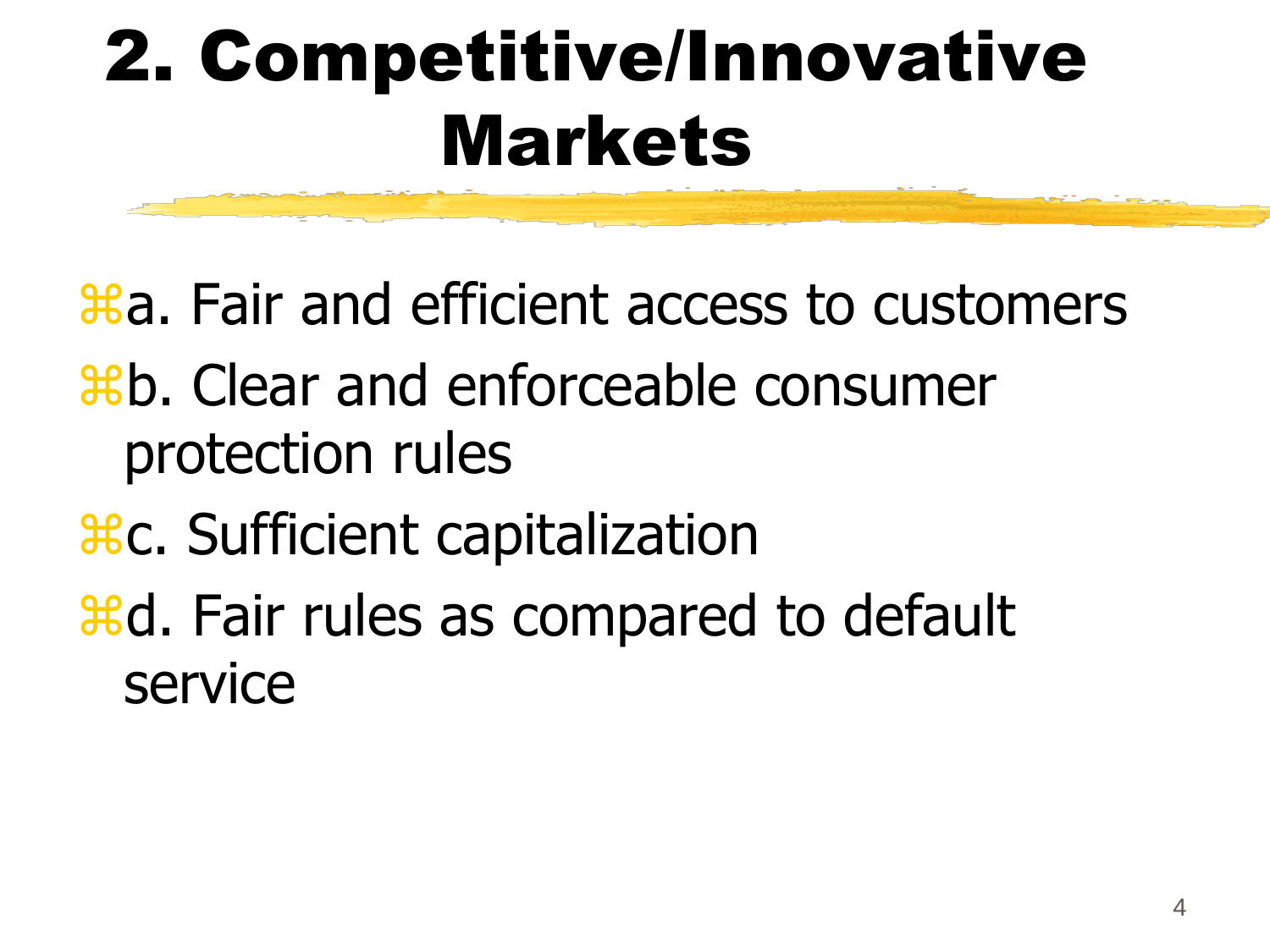### a. Fair and efficient access to customers

**Ensure all customers are eligible** 

- **ALLOW CUSTOMERS TO SWITCH SUPPLIERS** quickly
	- $\Box$  One billing cycle vs. 12 days v. 3 days
	- $\Box$ Polar Vortex customers could not switch without supplier taking action

Initial choice: can customers choose retail supplier?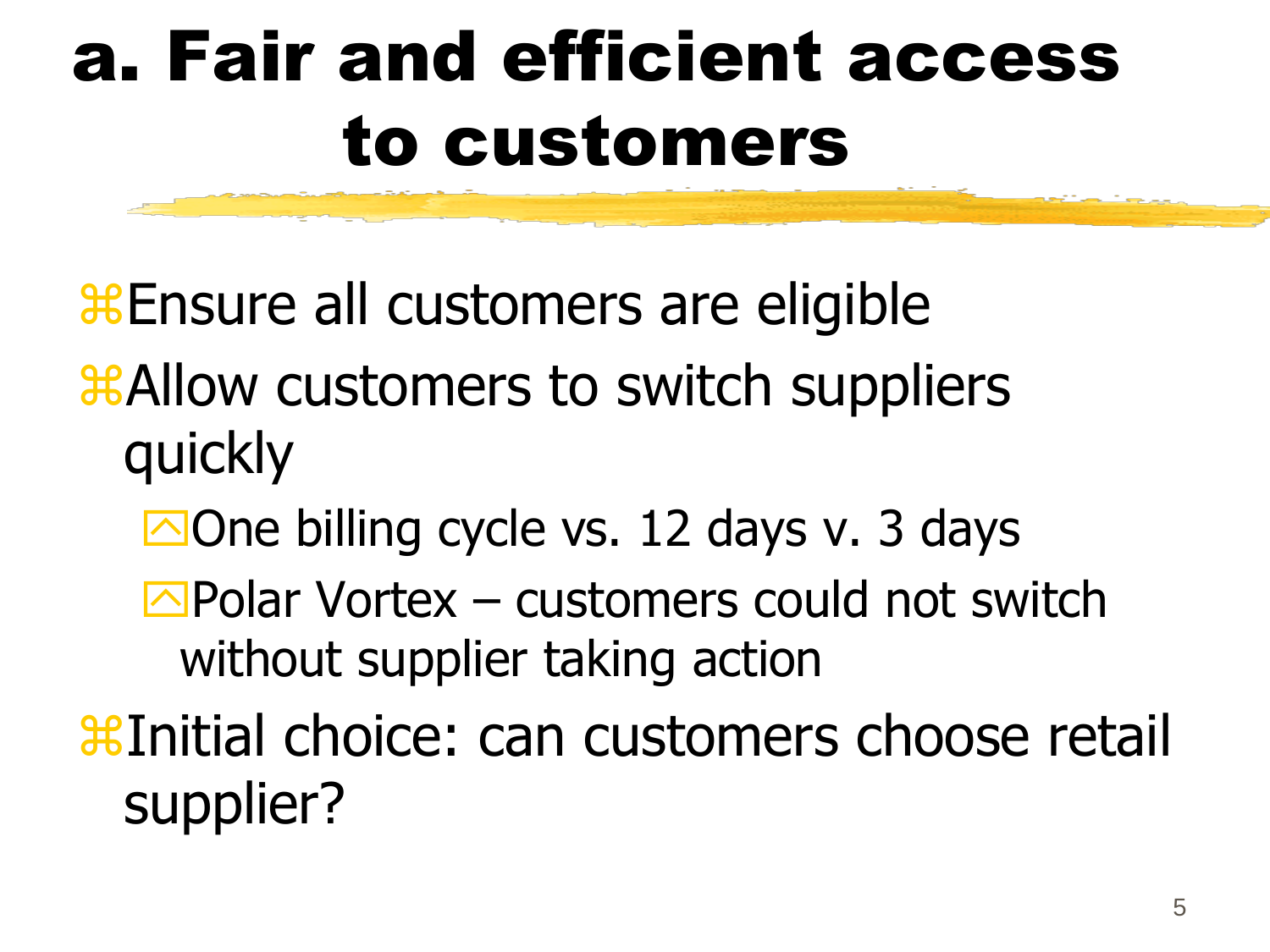#### b. Clear and enforceable consumer protection rules – retail choice

**&Summary Contract is essential** 

- **Require advance notice if rate will change**
- *R* Review marketing materials
- **R** Restricting products/offers to prevent consumer protection violations:
	- New York State barred "above-market" pricing
	- State of Connecticut forbids variable rates for residential customers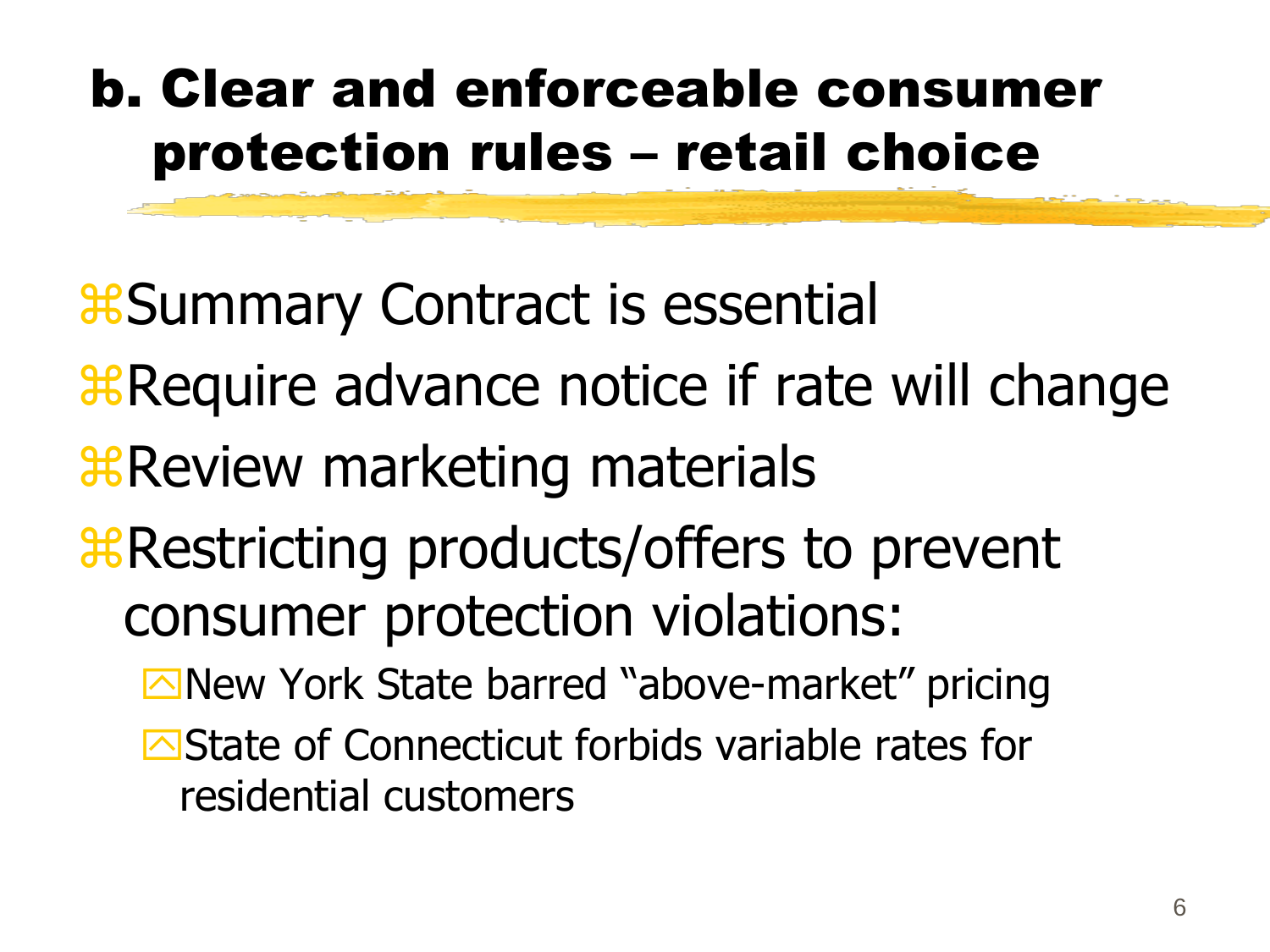#### b. Clear and enforceable consumer protection rules – new products

### **X Role of regulatory commissions in** addressing new products

- **<u></u>⊡Distributed Solar** 
	- $\Sigma$ Protecting customers from poor installations, defective products, onerous financing – who?
- **E**Community Solar (or Shared Solar)
	- $\Sigma$ Transfers of rights and obligations
	- $\Sigma$ Size and scope of project are important factors
	- **Maryland required significant disclosure**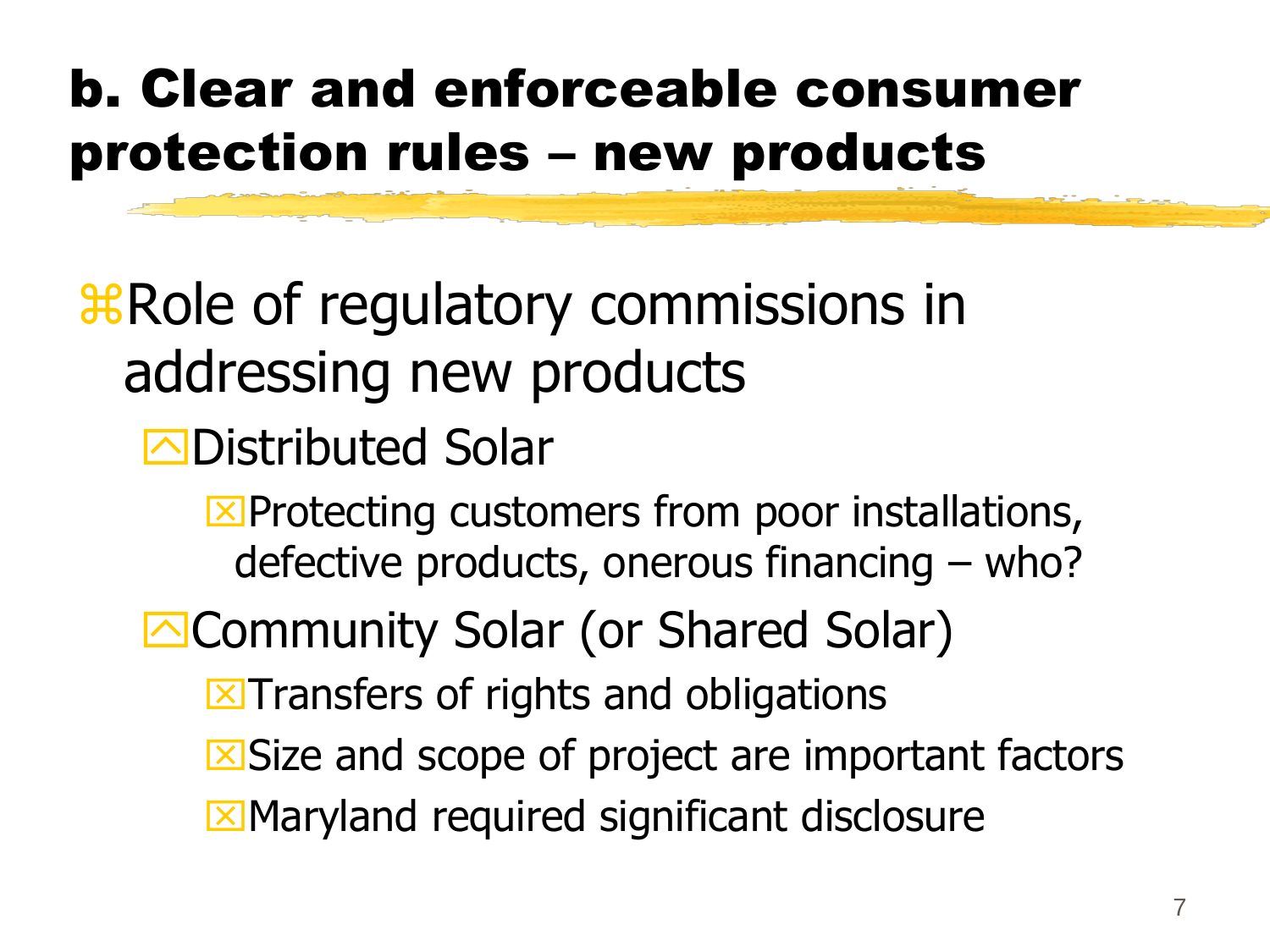# c. Sufficient capitalization

### *R* Review financial capacity of retail suppliers

 $\Box$  If a spike in wholesale prices, will supplier have the financial capacity to uphold its retail supply contracts?

### *X*What about for new products?

- $\Box$  Solar installers who will honor panel warranties if company goes bankrupt?
- **E**Community Solar
- **E**Battery storage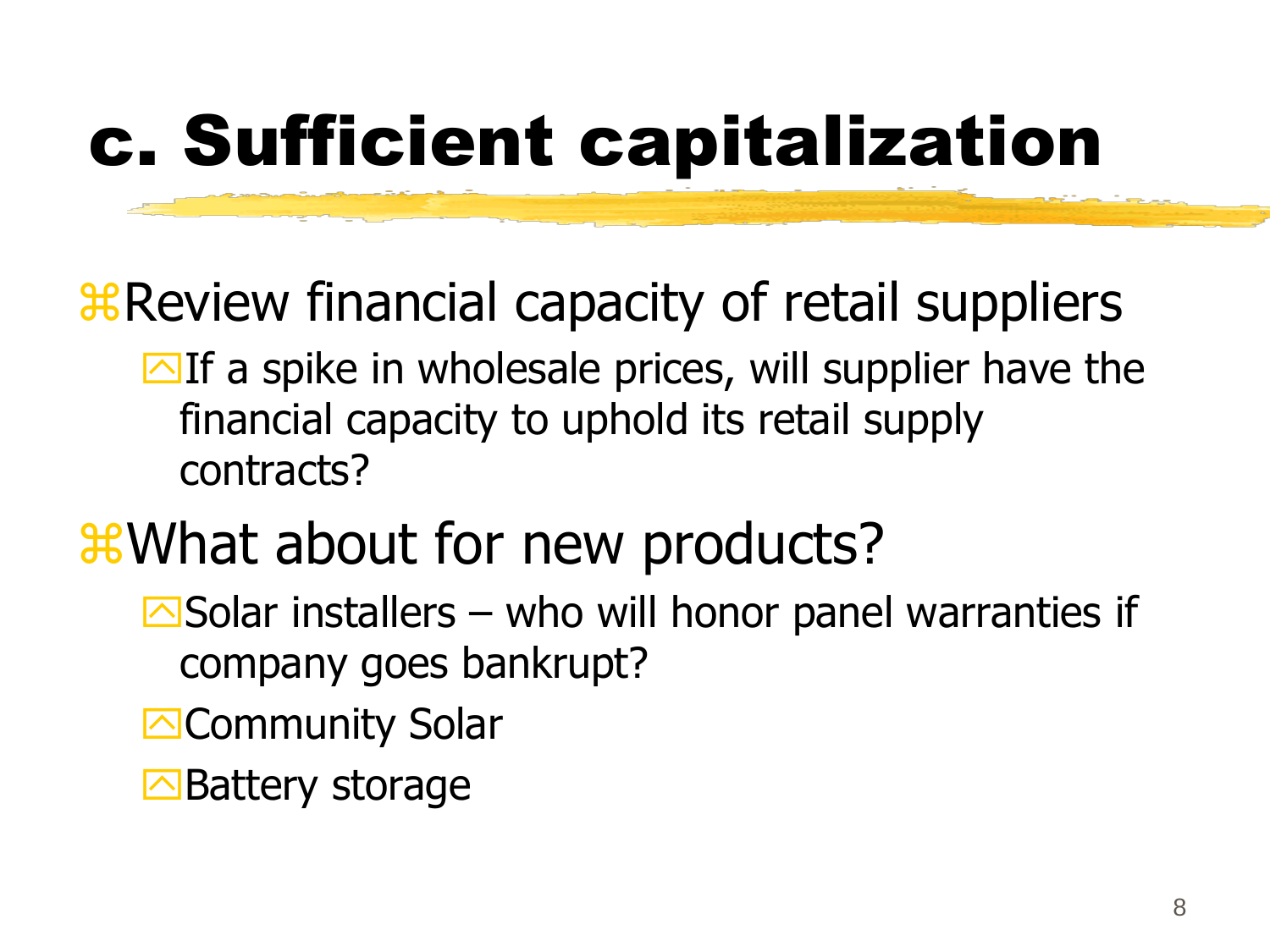### d. Fair rules as compared to default service

**& Some jurisdiction have "default service" or** "standard offer service"

- $\Box$  Default service can be provided by utility
- **& Ensure that default service is priced** appropriately
	- $\Box$  If not, it will undercut retail market and limit competition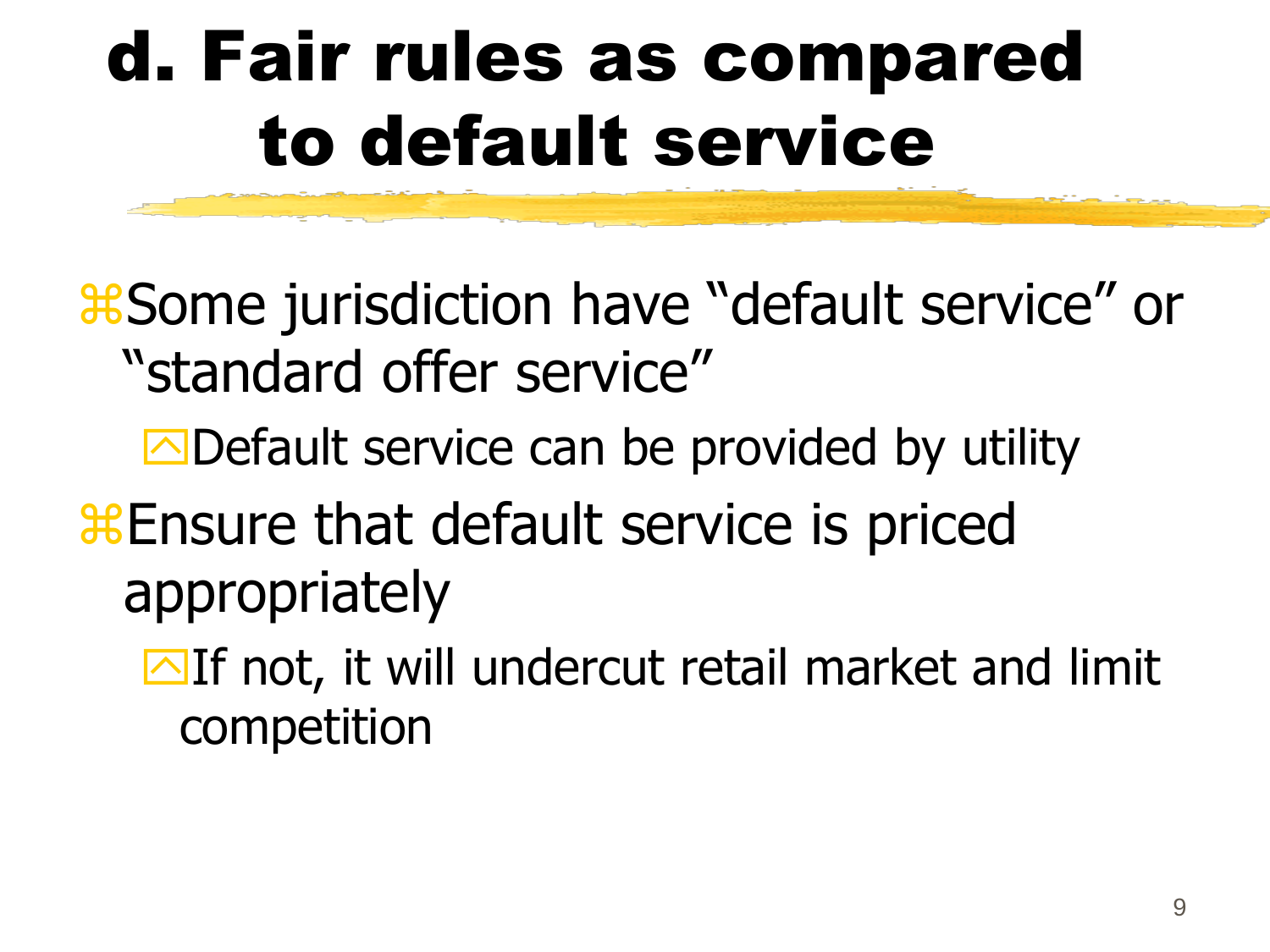# 3. Linkage to other competitive markets

**R Retail suppliers can provide other services:** 

- **Energy efficiency**
- **△Distributed renewables (rooftop solar)**

**E**Community Solar

**& Suppliers can better develop customer** relationships if more products offered

**Heta** Individuals can self-supply and be compensated for certain products through wholesale market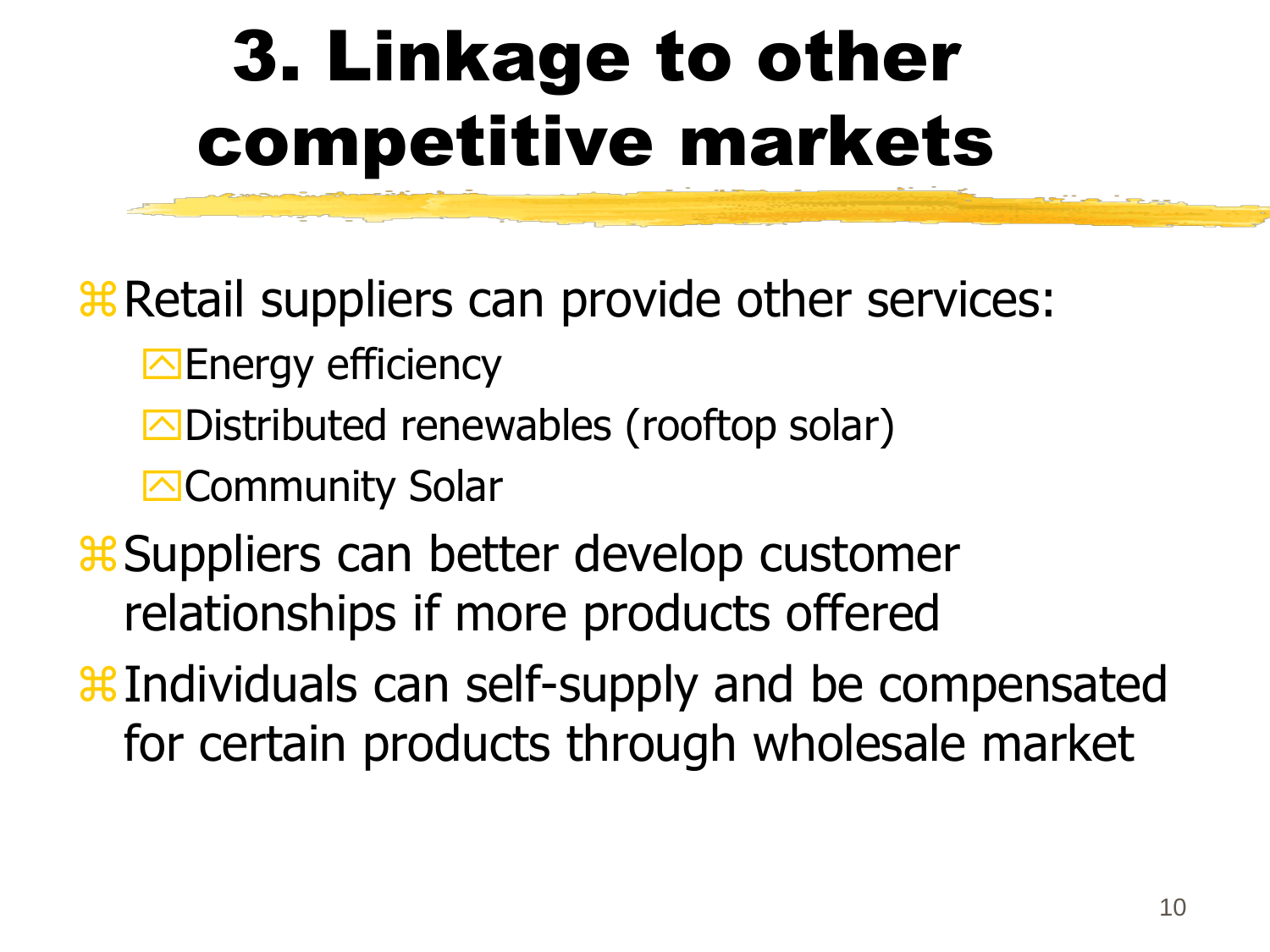# 4. Access to customer energy usage data (part 1)

*R* Real-time customer energy usage data can allow suppliers to tailor product offers Advanced metering (smart meters) **Exalge Can facilitate market segmentation, including** time of use offerings; green energy and other emerging products and ancillary services *Contants across* as a sharting procedures across utilities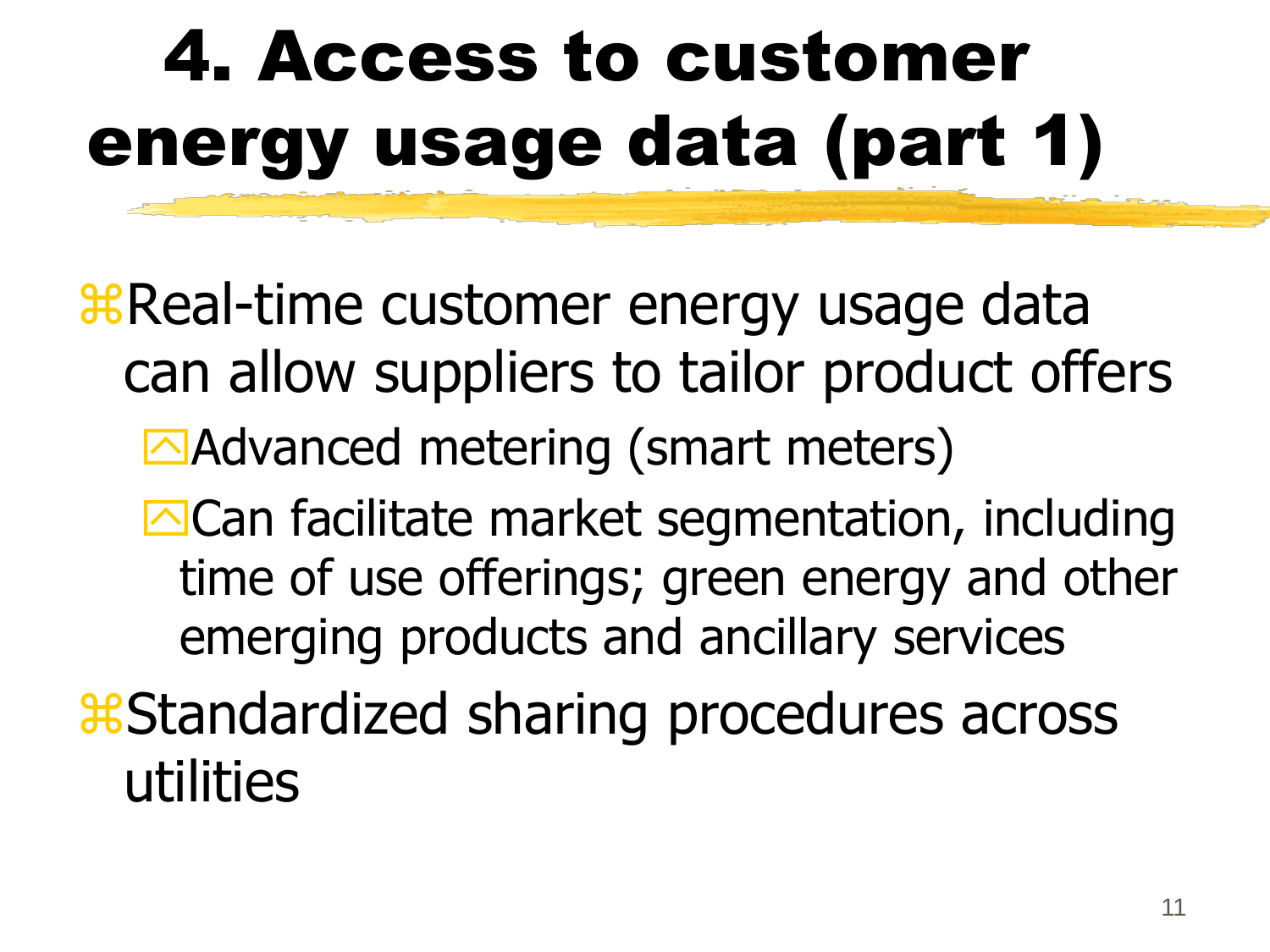# 4. Access to customer energy usage data (part 2)

#### **XEData privacy is important concerned**

- **Identity Theft**
- ODetermine Personal Behavior Patterns
- **E**Perform Real-Time Surveillance
- **M**Unwanted Publicity and Embarrassment
- $\frac{1}{26}$ **U.S. Department of Energy developed a "Privacy"** Voluntary Code of Conduct" in January 2015
- **Heta** In Maryland, Commission has general oversight but utilities maintain operational control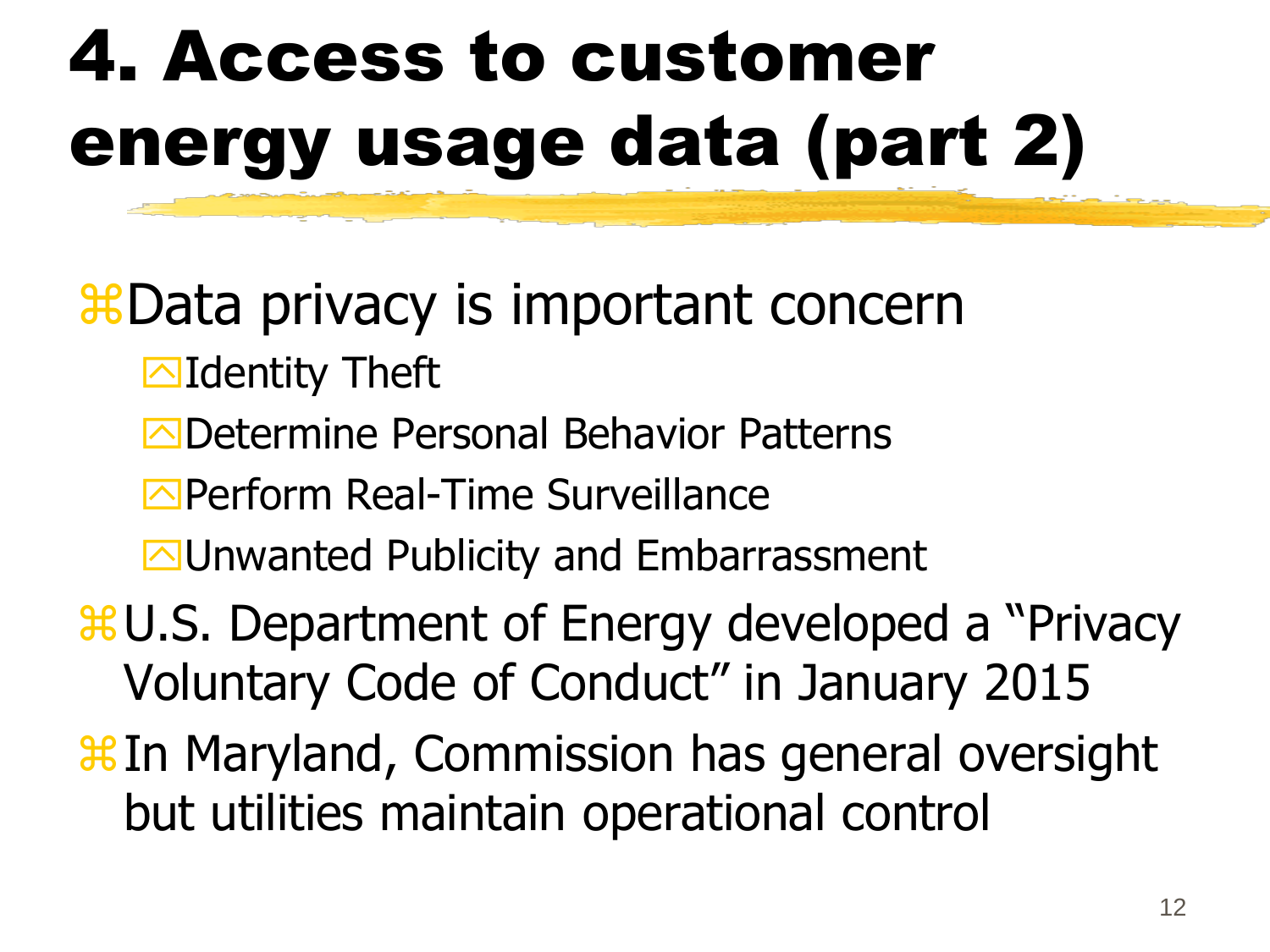### 5. Incorporating customer-side distributed energy resources

**# Distributed energy resources (DER) offer** opportunities to suppliers

**\; 36** Commission-established rules need to be reviewed and modernized to consider impacts on promoting DER

 $\Box$  If suppliers are forced to fit DER products into antiquated rules, suppliers will be discouraged and competition will be hindered

**Helion access changes**